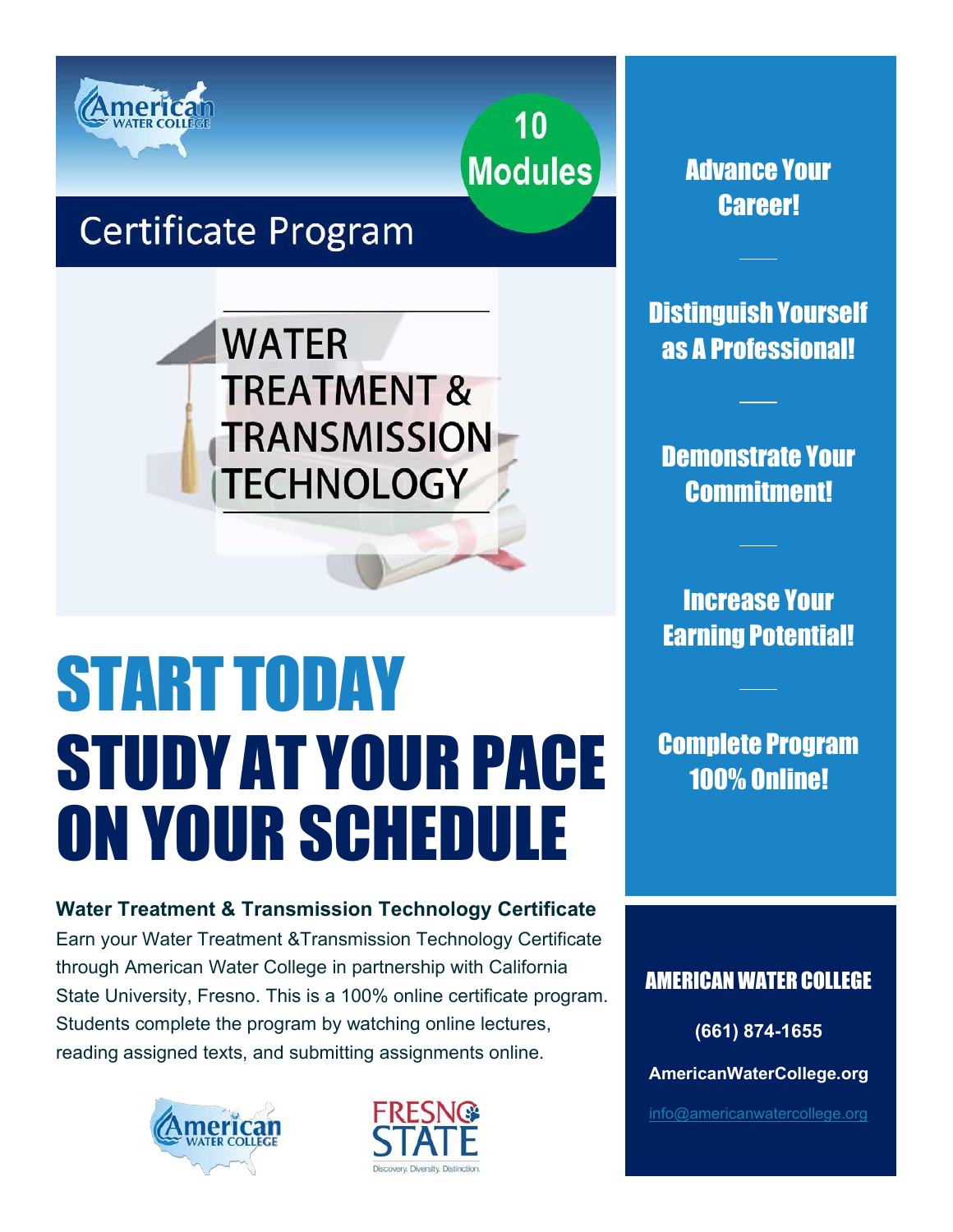### Water Treatment & Transmission Technology

The Water Treatment and Transmission Technology Certificate Program includes 10 modules. All modules are self-paced, online courses. Students will receive a certificate upon completing each module as well as an overall certificate after completing all five modules. The topics of the ten modules are outlined below.

### **Water Sources (2.1 CEUs)**

- Water Supply Hydrology
- Groundwater Sources
- Surface Water Sources
- Emergency and Alternative Water Sources
- Use and Conservation of Water
- Water Quality
- Water Source Protection

### **Introduction to Water Treatment (4.3 CEUs)**

- Water Treatment Processes
- Treatment of Water at the Source
- Preliminary Treatment
- Water Coagulation and Flocculation
- Sedimentation Basins and Clarifiers
- Filtration
- Disinfection
- Fluoridation

### **Advanced Water Treatment (4.3 CEUs)**

- Control of Corrosion and Scaling
- Iron and Manganese Control
- Lime Softening
- Ion Exchange
- Adsorption
- Aeration
- Membrane Processes
- Water Treatment Plan Residuals
- Treatment Plant Instrumentation and **Control**

### **Water Treatment Math (3.6 CEUs)**

- Powers and Scientific Notation
- Dimensional Analysis
- Rounding and Estimating
- Solving for the Unknown Value
- Ratios and Proportions
- Averages
- Percentages
- Linear Measurements
- Area Measurements
- Volume Measurements

#### **Applied Chemistry (2.9 CEUs)**

- Operator Chemistry Made Easy
- The Structure of Matter
- The Classification of Matter
- Valence, Chemical Formulas, and Chemical **Equations**
- Solutions
- Acids, Bases, and Salts
- Chemistry of Treatment Processes
- Chemical Dosage Problems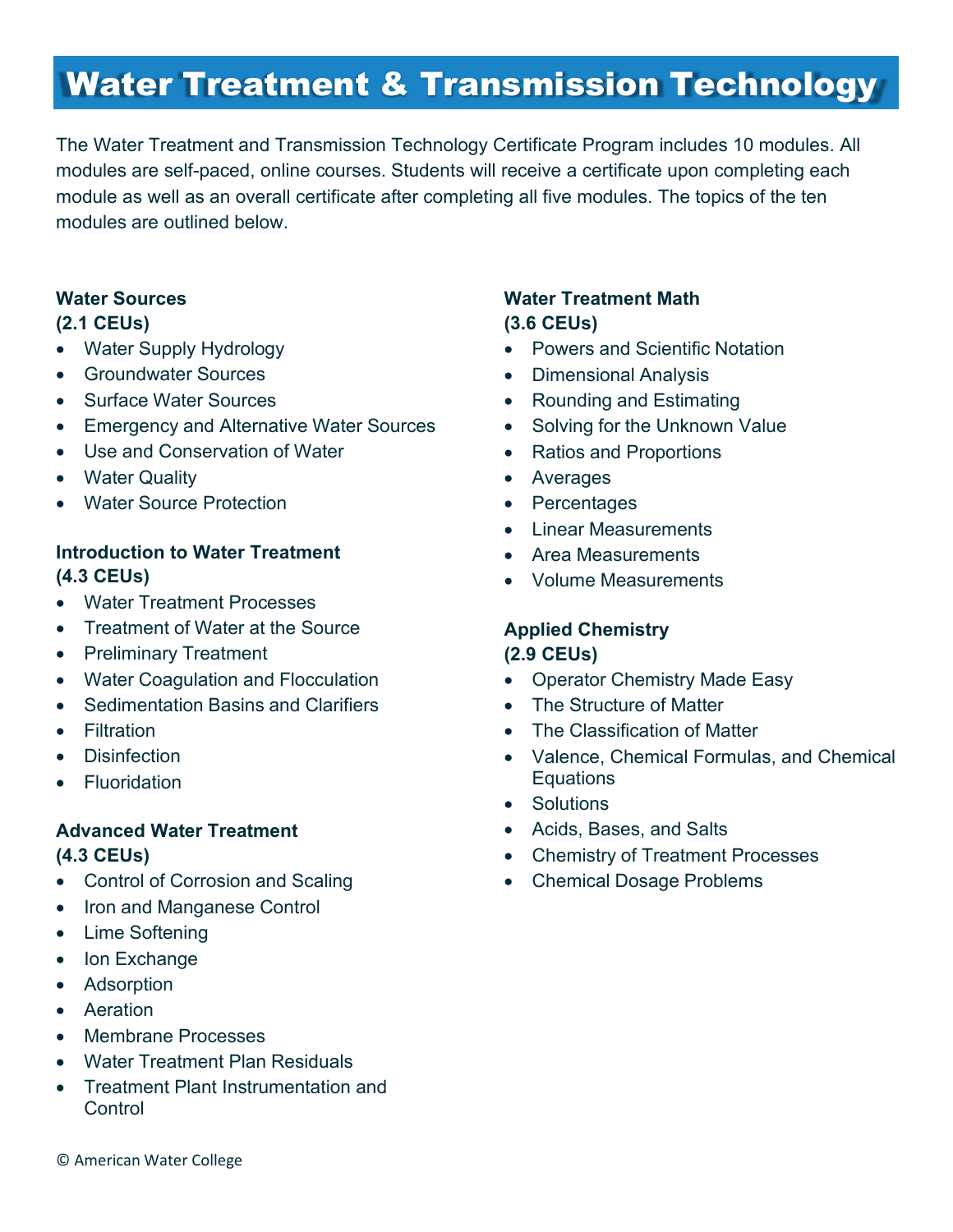### Water Treatment & Transmission Technology

### **Water Transmission and Distribution I (4.8 CEUs)**

- Introduction to Water Distribution Systems
- Pipe Systems and Piping
- **Water Storage**
- Pumping Stations and Pumps
- Hydraulics of Water Distribution Systems
- Valves
- Fire Hydrants
- Motors and Engines
- Instrumentation and Control

### **Water Transmission and Distribution II (4.9 CEUs)**

- Water Meters
- Backflow Prevention and Cross-Connections Control
- Water Main Installation
- Backfilling, Main Testing, and Installation Safety
- System Operations
- Water Services
- Information Management
- System Security and Emergency Response
- Public Relations

### **Water Quality**

#### **(4.1 CEUs)**

- Public Water Supply **Regulations**
- Water Quality Monitoring
- Laboratory Equipment and Instruments
- Microbiological Contaminants
- Physical and Aggregate Properties of Water
- Inorganic Chemicals
- Organic Contaminants
- Radiological Contaminants
- Customer Complaint Investigations

### **Applied Hydraulics (2.0 CEUs)**

- Density and Specific Gravity
- Pressure and Force
- Piezometric Surface and Hydraulic Grade Line
- Head
- Head Loss
- Pumping Problems
- Flow Rat Problems
- **Thrust Control**

### **Electricity for the Water Industry (1.4 CEUs)**

- Electricity, Magnetism, and Electrical **Measurements**
- Electrical Quantities and Terms
- Functions and Ratings of Electrical Equipment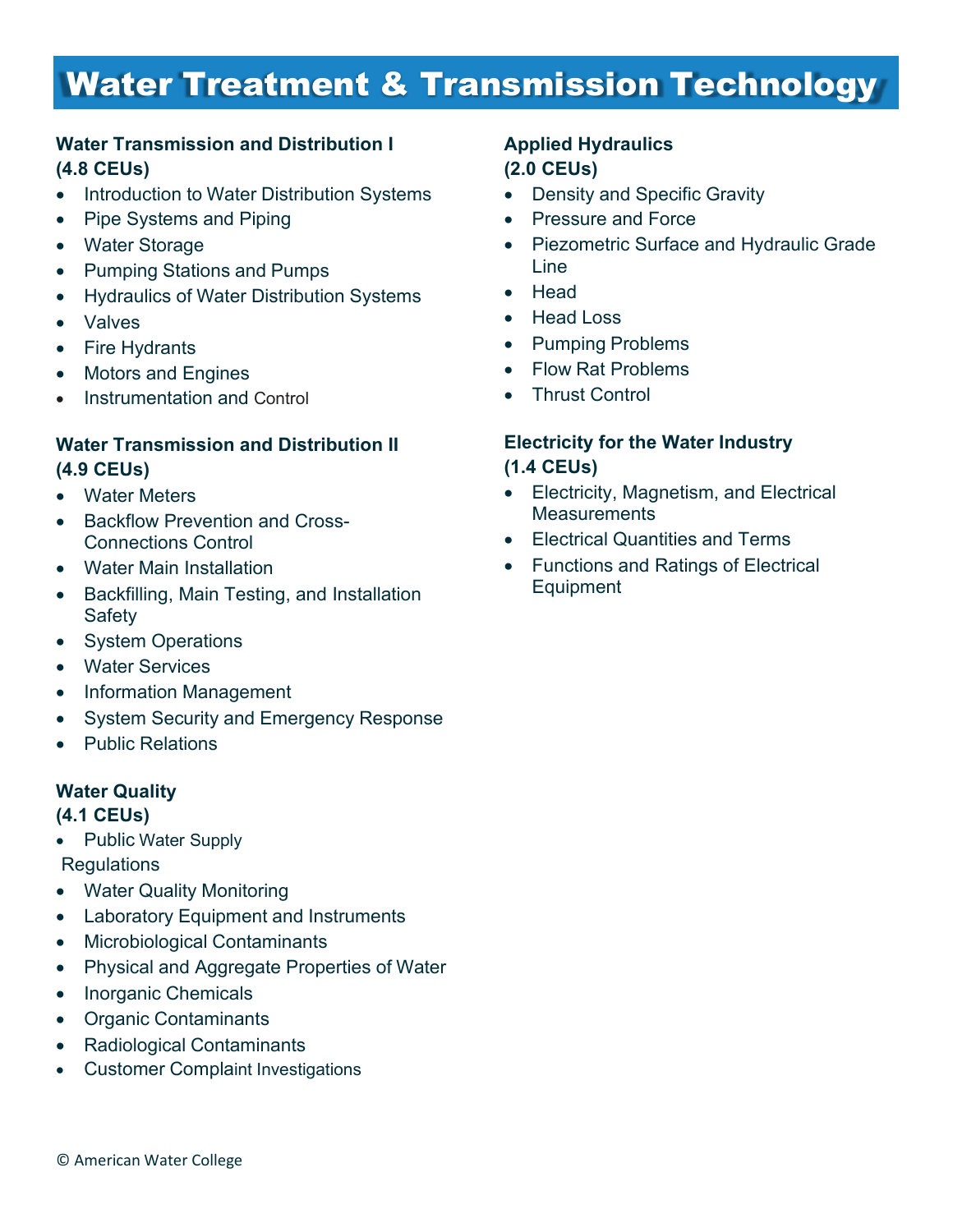## Water Sources

### **Course Overview**

This course is designed to introduce students to the sources of water and the various threats to our water supply. Course material consists of reading assignments, video lectures, and lesson quizzes.

Course completion requires that the student successfully complete each component of each individual lesson. Students are not permitted to "challenge" the course quizzes to receive credit. Review questions and written assignments must be submitted either online or uploaded in a Word document for the professor's review. Lesson quizzes have a minimum passing score of 70%.

Upon successful completion of the course requirements, students will receive a certificate of completion for the *Water Sources* course, which is applicable toward a Certificate in Water Treatment Technology from American Water College.

#### **Required Texts**

Textbook: Water Treatment Operator Training Handbook Edition: Third Edition Author: Nicholas Pizzi and William C. Lauer ISBN: 978-1-58321-861-7

- To provide students with an overview of water use and conservation
- To provide students with a foundational knowledge of water sources
- To acquaint students with various source water threats
- To provide students with an overview of source water protection
- To provide students with an overview of water quality, water quality regulations and the public health concerns regarding water quality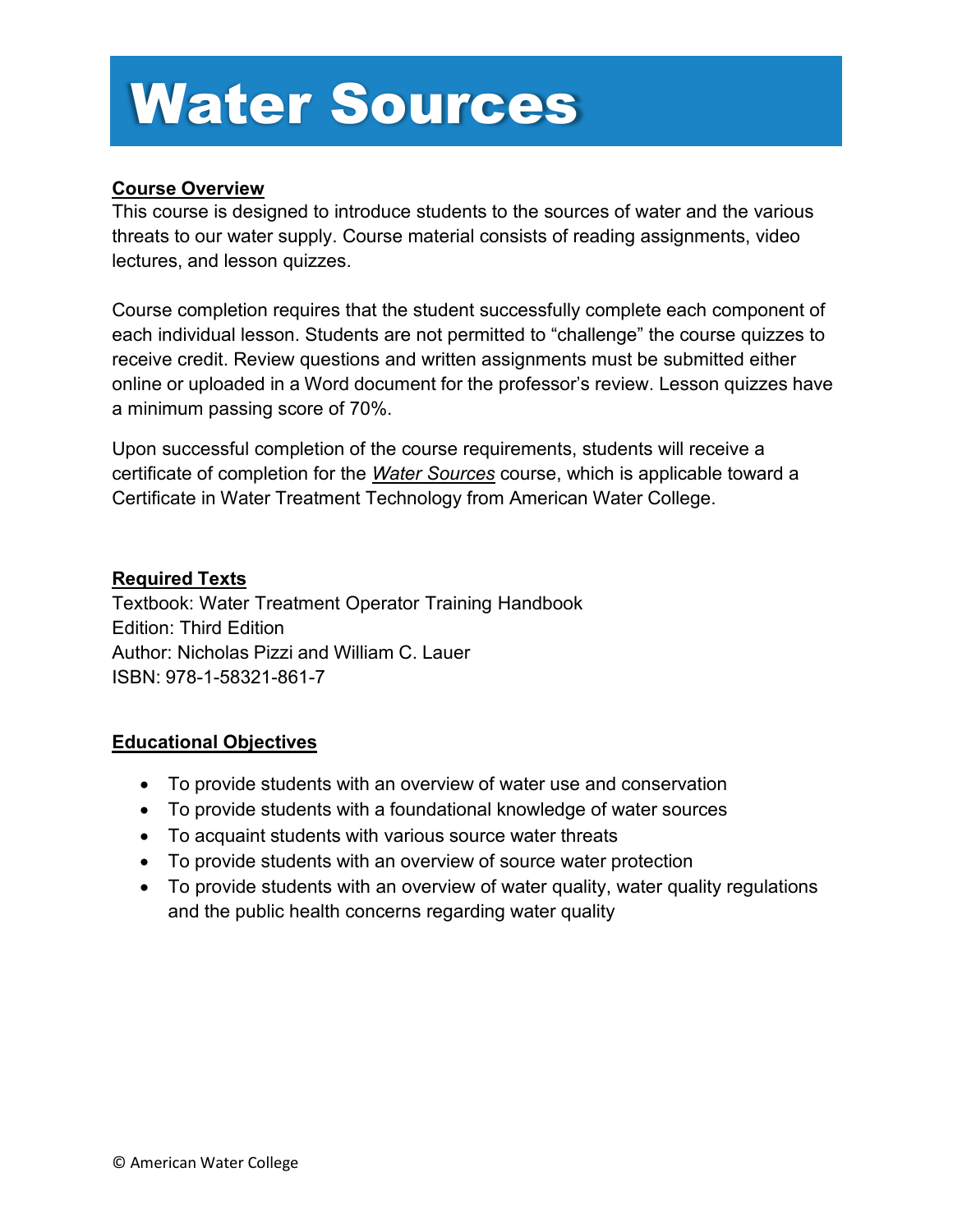### Introduction to Water Treatment

### **Course Overview**

This course is designed to provide a foundational look at Water Treatment processes and methods. Course material consists of reading assignments, video lectures, review questions, study problems and lesson quizzes.

Course completion requires that the student successfully complete each component of each individual lesson. Review questions and written assignments must be submitted either online or uploaded in a Word document for the professor's review. Lesson quizzes have a minimum passing score of 70%.

Upon successful completion of the course requirements, students will receive a certificate of completion for 4.3 CEUs (43 contact hours) for the *Introduction to Water Treatment* course, which is applicable toward a Certificate in Water Treatment Technology from American Water College.

### **Required Texts**

Textbook: Water Treatment Operator Training Handbook Edition: Third Edition Author: Nicholas Pizzi and William C. Lauer ISBN: 978-1-58321-861-7

- To provide students with an overview of water treatment processes
- To provide students with a foundational knowledge of treatment processes at different stages of water treatment
- To acquaint students with the different components of a water treatment plant and their function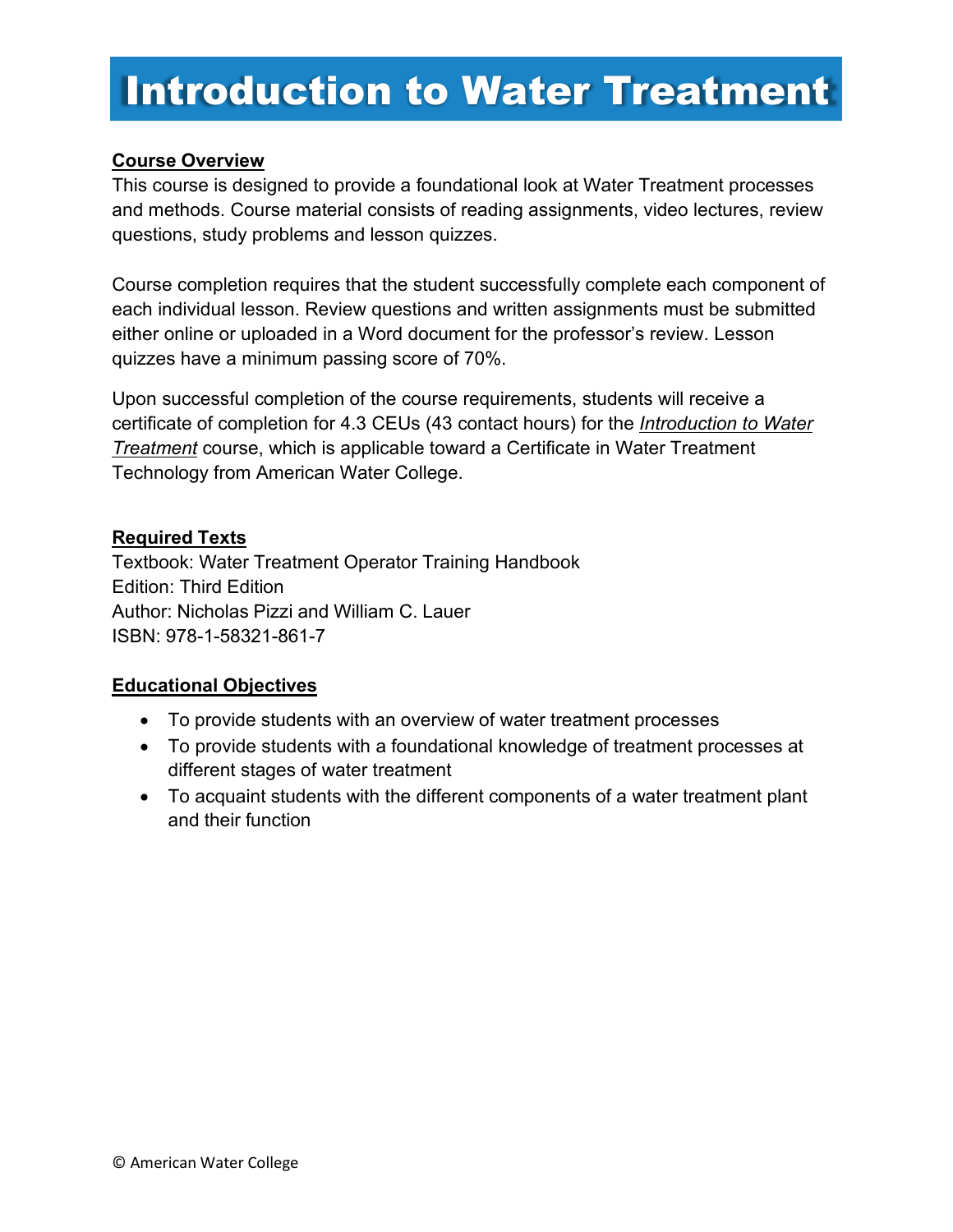### Advanced Water Treatment

### **Course Overview**

This course is designed to provide an advanced overview of Water Treatment processes and methods. Course material consists of reading assignments, video lectures, review questions, study problems and lesson quizzes.

Course completion requires that the student successfully complete each component of each individual lesson. Review questions and written assignments must be submitted either online or uploaded in a Word document for the professor's review. Lesson quizzes have a minimum passing score of 70%.

Upon successful completion of the course requirements, students will receive a certificate of completion for 4.3 CEUs (43 contact hours) for the *Advanced Water Treatment* course, which is applicable toward a Certificate in Water Treatment Technology from American Water College.

#### **Required Texts**

Textbook: Water Treatment Operator Training Handbook Edition: Third Edition Author: Nicholas Pizzi and William C. Lauer ISBN: 978-1-58321-861-7

- To provide students with an overview of water treatment processes
- To provide students with an advanced understanding of treatment processes at different stages of water treatment
- To acquaint students with the different components of a water treatment plant and their function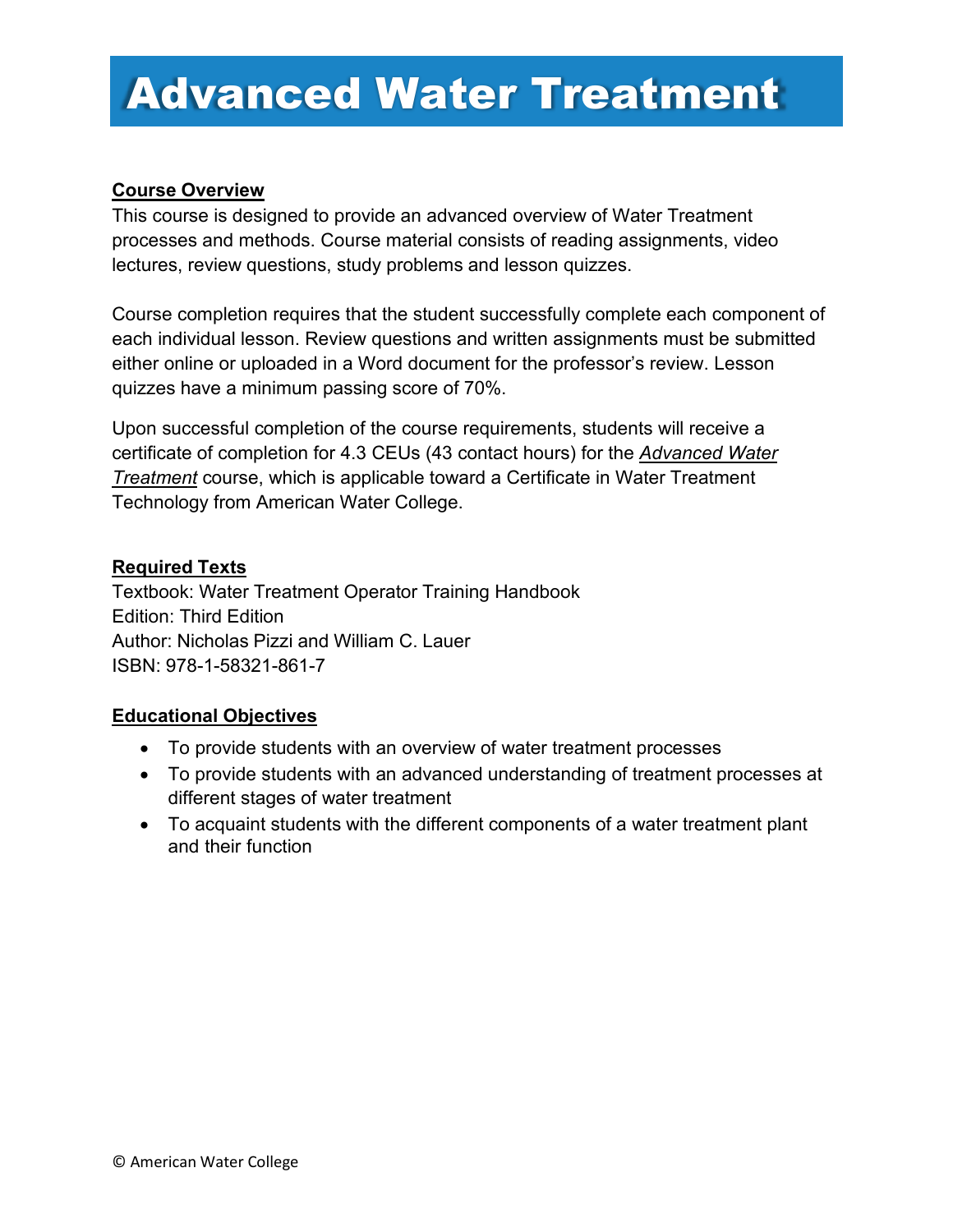## Water Treatment Math

### **Course Overview**

This course is designed to acquaint students with the math, formulas and calculations used in water treatment, storage and distribution. Course material consists of reading assignments, video lectures, review questions, study problems and lesson quizzes.

Course completion requires that the student successfully complete each component of each individual lesson. Review questions and written assignments must be submitted either online or uploaded in a Word document for the professor's review. Lesson quizzes have a minimum passing score of 70%.

Upon successful completion of the course requirements, students will receive a certificate of completion for 3.6 CEUs (36 contact hours) for the *Water Treatment Math* course, which is applicable toward a Certificate in Water Treatment Technology from American Water College.

### **Required Texts**

Textbook: *Basic Science Concepts and Applications*, Principles and Practices of Water Supply Operations series Edition: Fourth Edition Author: Nicholas G. Pizzi ISBN: 1-58321-778-9

- To provide a foundational understanding of powers and scientific notation
- To demonstrate dimensional analysis
- To provide students with an understanding of rounding, estimating, and solving for an unknown value
- To demonstrate ratios, proportions, averages and percentages
- To provide students with an understand of linear measurements
- To provide a foundational understanding of area and volume measurement calculations
- To demonstrate conversions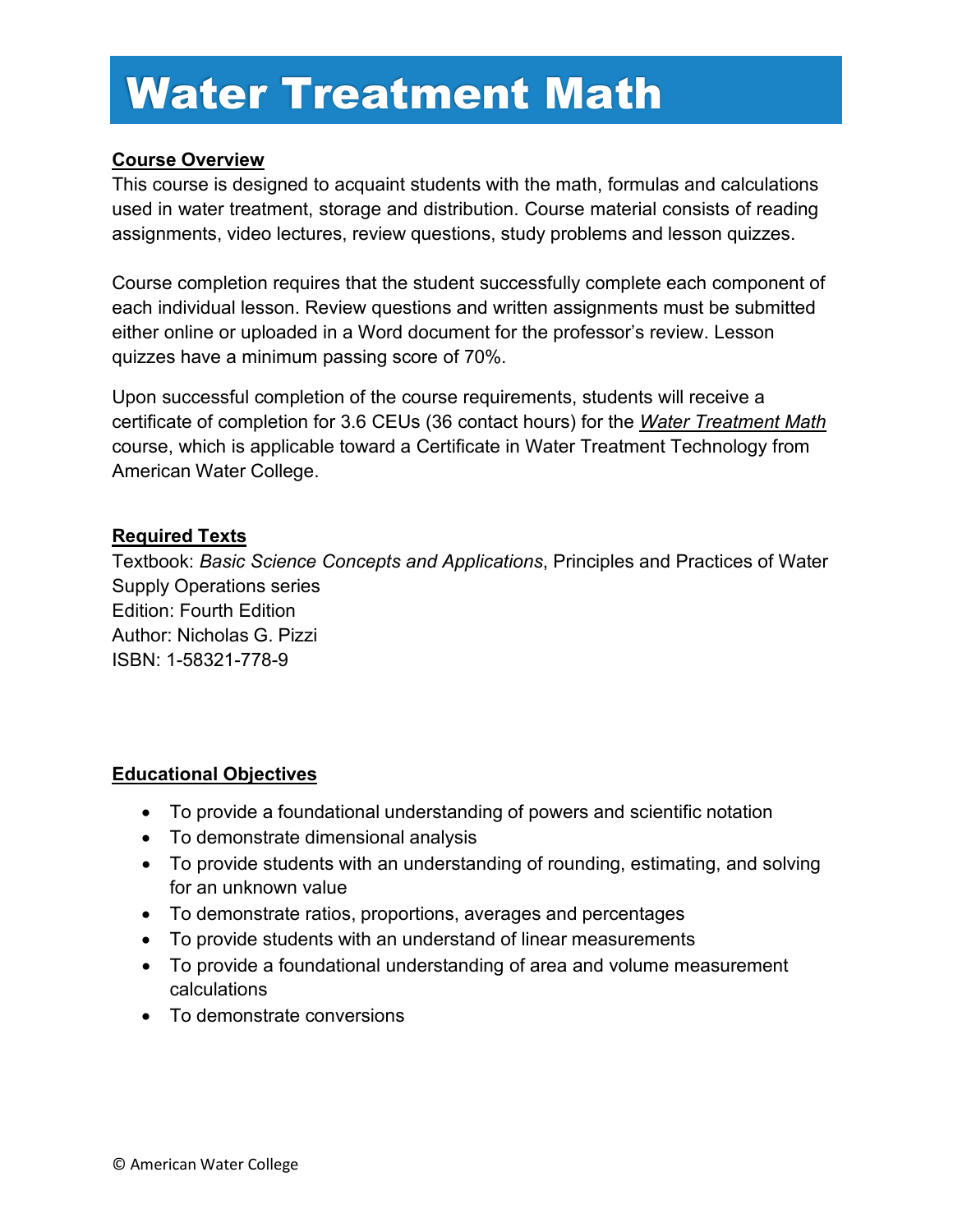## Water Treatment Math

- To demonstrate graphs and tables and their uses in water treatment
- To provide students with a foundational understanding of calculating per capita water use, domestic water use, and industrial water use
- To demonstrate calculating average daily flow, surface overflow and weir overflow rates
- To provide a foundational understanding of filter loading and filter backwash rates
- To demonstrate mudball calculation
- To demonstrate detention time calculations
- To demonstrate well problem calculations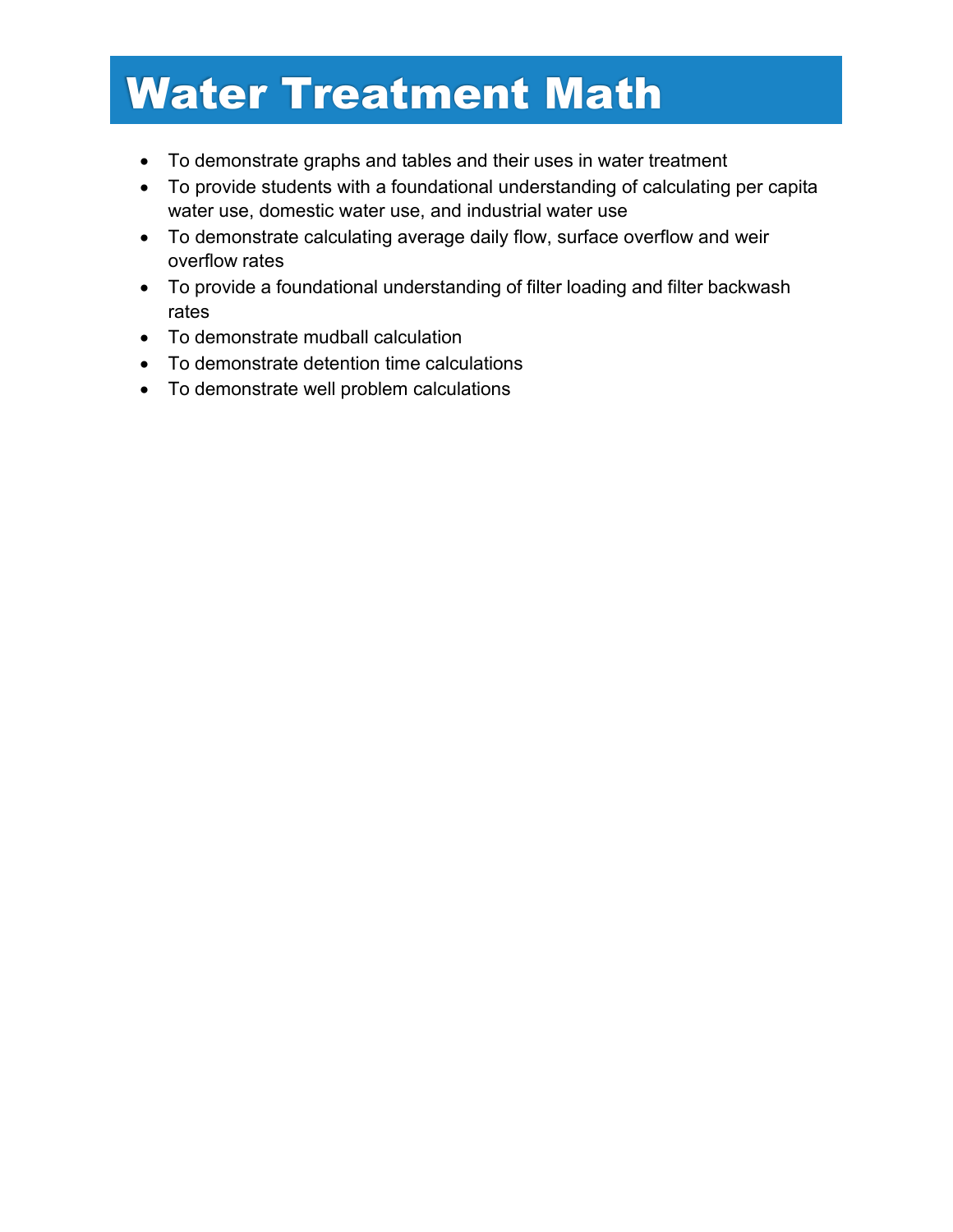## Applied Chemistry

### **Course Overview**

This course is designed to acquaint students with the chemistry principles involved in water treatment, storage and distribution, and the math that applies to chemistry principles. Course material consists of reading assignments, video lectures, review questions, study problems and lesson quizzes.

Course completion requires that the student successfully complete each component of each individual lesson. Review questions and written assignments must be submitted either online or uploaded in a Word document for the professor's review. Lesson quizzes have a minimum passing score of 70%.

Upon successful completion of the course requirements, students will receive a certificate of completion for the *Applied Chemistry* course, which is applicable toward a Certificate in Water Treatment Technology from American Water College.

#### **Required Texts**

Textbook: *Basic Science Concepts and Applications*, Principles and Practices of Water Supply Operations series Edition: Fourth Edition Author: Nicholas G. Pizzi ISBN: 1-58321-778-9

- To provide students with an overview of the structure of matter
- To provide students with an overview of the classification of matter
- To acquaint students with chemical formulas and equations
- To provide students with an overview of solutions, calculating solutions and dilution calculations
- To acquaint students with acids, bases and salts
- To provide students with an overview of the chemistry of water treatment processes
- To acquaint students with chemical dosage problems and calculations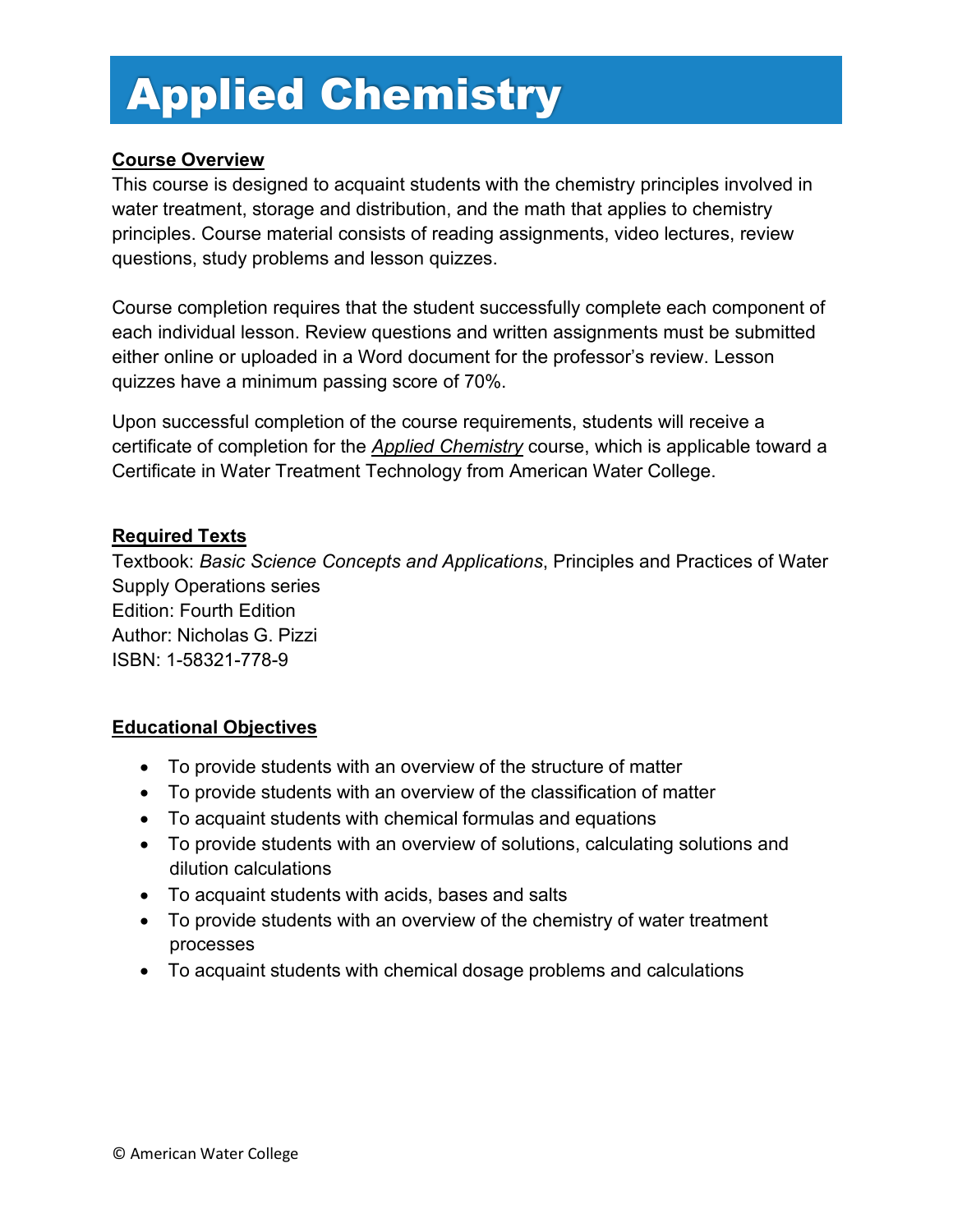### Water Transmission and Distribution I

### Course Overview

This course is designed to provide a foundational understanding of Water Transmission and Distribution, system maintenance and inspection, and the safety of the public water supply. Course material consists of reading assignments, video lectures, review questions, study problems and lesson quizzes.

Course completion requires that the student successfully complete each component of each individual lesson. Review questions and written assignments must be submitted either online or uploaded in a Word document for the professor's review. Lesson quizzes have a minimum passing score of 70%.

Upon successful completion of the course requirements, students will receive a certificate of completion for 4.8 CEUs (48 contact hours) the *Water Transmission and Distribution I* course, which is applicable toward a Certificate in Water Transmission Technology from American Water College.

### **Required Texts**

Textbook: Water Distribution Operator Training Handbook Edition: Fourth Edition Authors: William C. Lauer ISBN: 978-1-58321-954-6

Textbook: Water Treatment Operator Training Handbook Edition: Third Edition Authors: Nicholas Pizzi and William C. Lauer ISBN: 978-1-58321-861-7

- To provide students with an overview of system design, operation and maintenance
- To provide students with a foundational knowledge of types of equipment used to transmit and distribute water
- To acquaint students with the principles of water storage and safety
- To provide students with a foundational knowledge of pumps, pumping stations, operation, safety, record keeping and maintenance
- To acquaint students with valves and hydrants, their inspection, installation and maintenance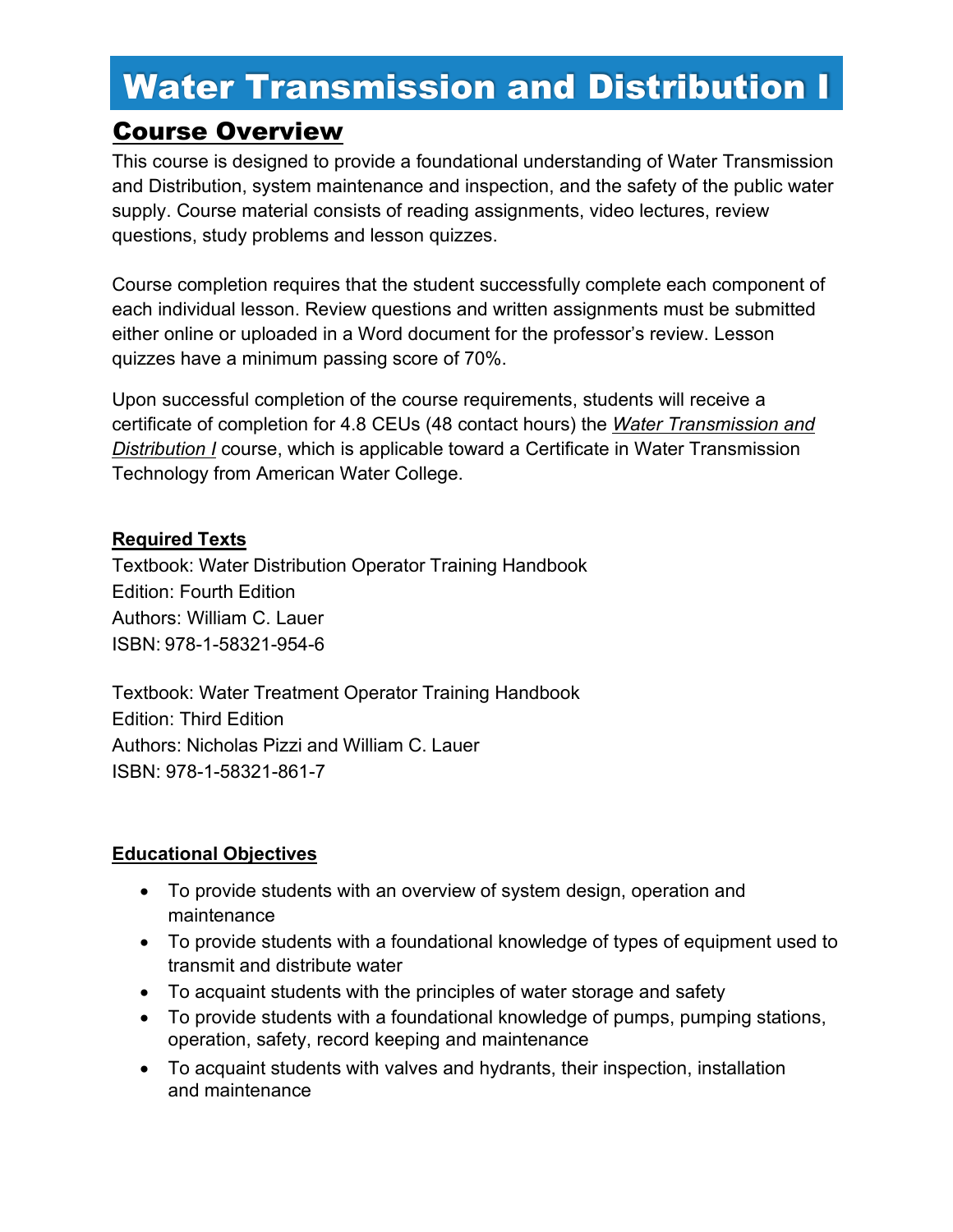### Water Transmission and Distribution I

- To provide a foundational overview of motors and engines used in water transmission and distribution
- To acquaint students with the instrumentation and control of a water distribution system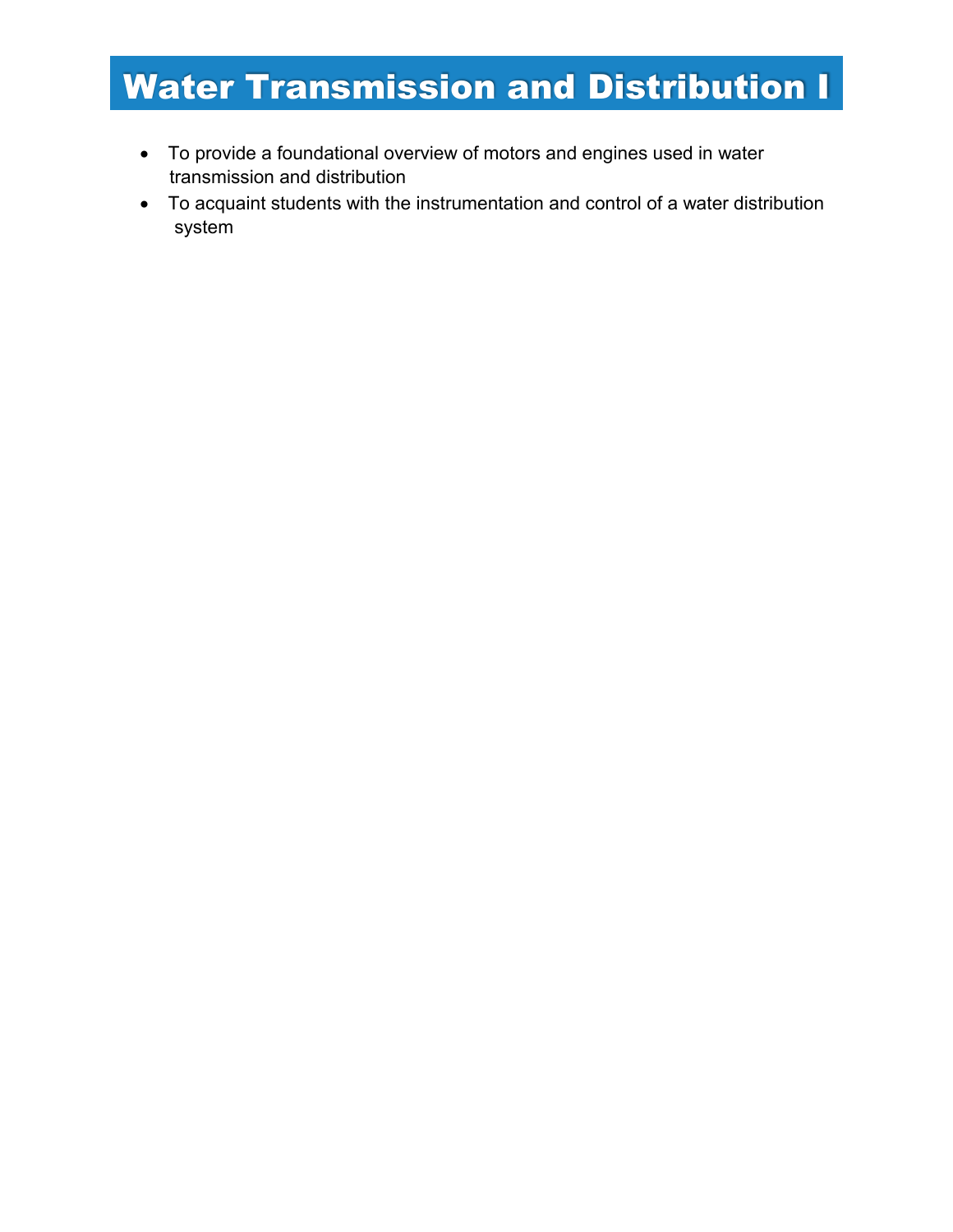### Water Transmission and Distribution II

### Course Overview

This course is designed to provide an advanced understanding of Water Transmission and Distribution, system maintenance and inspection, and the safety of the public water supply. Course material consists of reading assignments, video lectures, review questions, study problems and lesson quizzes.

Course completion requires that the student successfully complete each component of each individual lesson. Review questions and written assignments must be submitted either online or uploaded in a Word document for the professor's review. Lesson quizzes have a minimum passing score of 70%.

Upon successful completion of the course requirements, students will receive a certificate of completion for 4.9 CEUs (49 contact hours) for the *Water Transmission and Distribution II* course, which is applicable toward a Certificate in Water Treatment Technology from American Water College.

### **Required Texts**

Textbook: Water Distribution Operator Training Handbook Edition: Fourth Edition Authors: William C. Lauer ISBN: 978-1-58321-954-6

Textbook: Water Treatment Operator Training Handbook Edition: Third Edition Authors: Nicholas Pizzi and William C. Lauer ISBN: 978-1-58321-861-7

- To acquaint students with water metering, meter testing, maintenance and repair, and meter reading
- To provide students with a foundational knowledge of backflow prevention and the reasons for cross-connection control
- To acquaint students with water mains, installation and safety
- To provide students with a foundational knowledge information management and record-keeping responsibilities
- To acquaint students with threats to the public water supply, vulnerabilities in the public water supply, and emergency response plans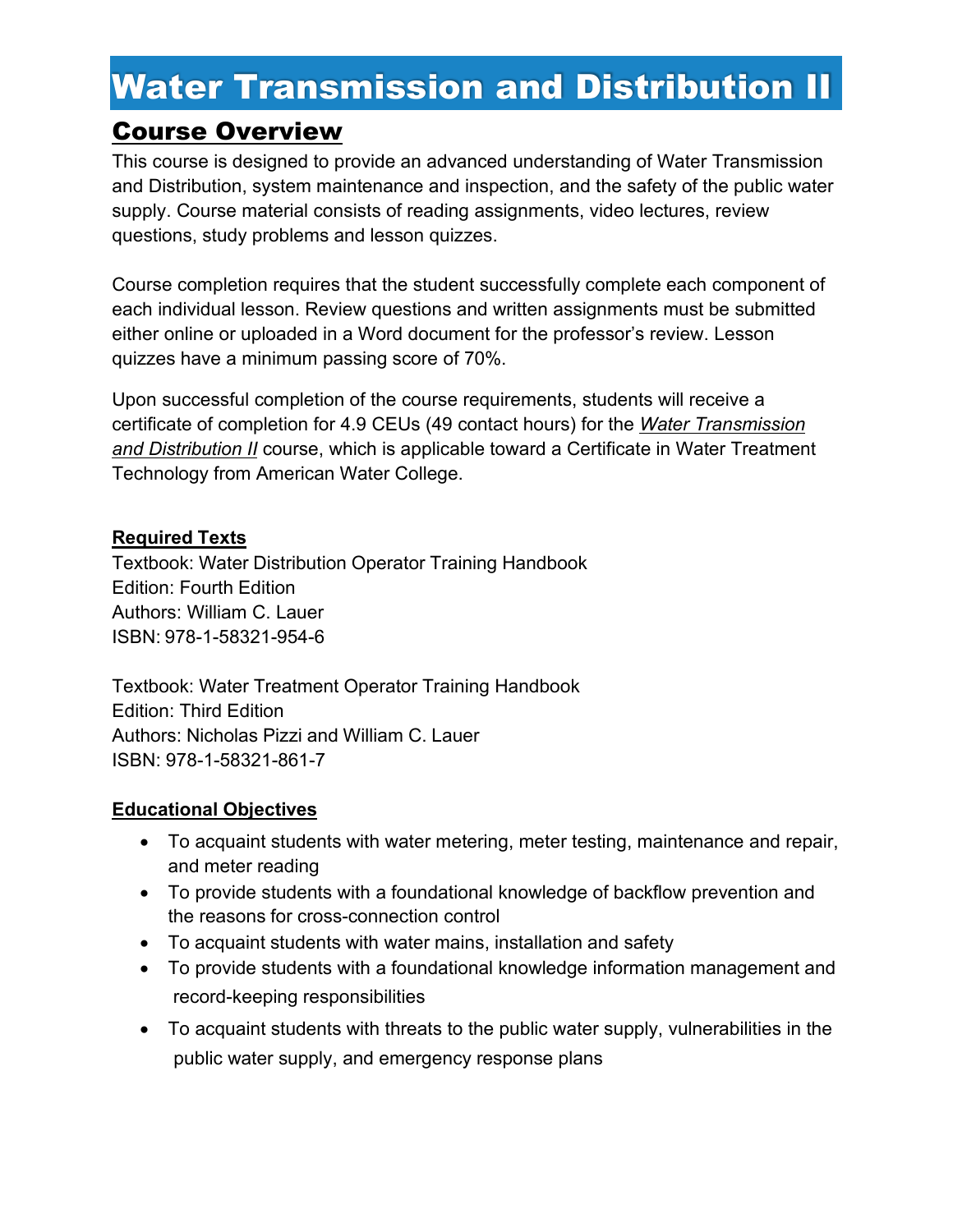### Course Overview

This course is designed to provide an overview of water quality regulations, methods of compliance, instrumentation used to monitor and ensure water quality, and the analysis required to supply clean and safe drinking water to the public. Course material consists of reading assignments, video lectures, review questions, study problems and lesson quizzes.

Course completion requires that the student successfully complete each component of each individual lesson. Review questions and written assignments must be submitted either online or uploaded in a Word document for the professor's review. Lesson quizzes have a minimum passing score of 70%.

Upon successful completion of the course requirements, students will receive a certificate of completion for the *Water Quality* course, which is applicable toward a Certificate in Water Treatment Technology from American Water College.

### **Required Texts**

Textbook: Water Distribution Operator Training Handbook Edition: Fourth Edition Authors: William C. Lauer ISBN: 978-1-58321-954-6

Textbook: Water Treatment Operator Training Handbook Edition: Third Edition Authors: Nicholas Pizzi and William C. Lauer ISBN: 978-1-58321-861-7

- To provide an overview of state and federal water quality regulations
- To acquaint students with the instrumentation utilized in maintaining water quality
- To acquaint students with tests and methods of compliance
- To provide an overview of analysis and data monitoring
- To demonstrate the public's reliance on operators to provide clean and safe drinking water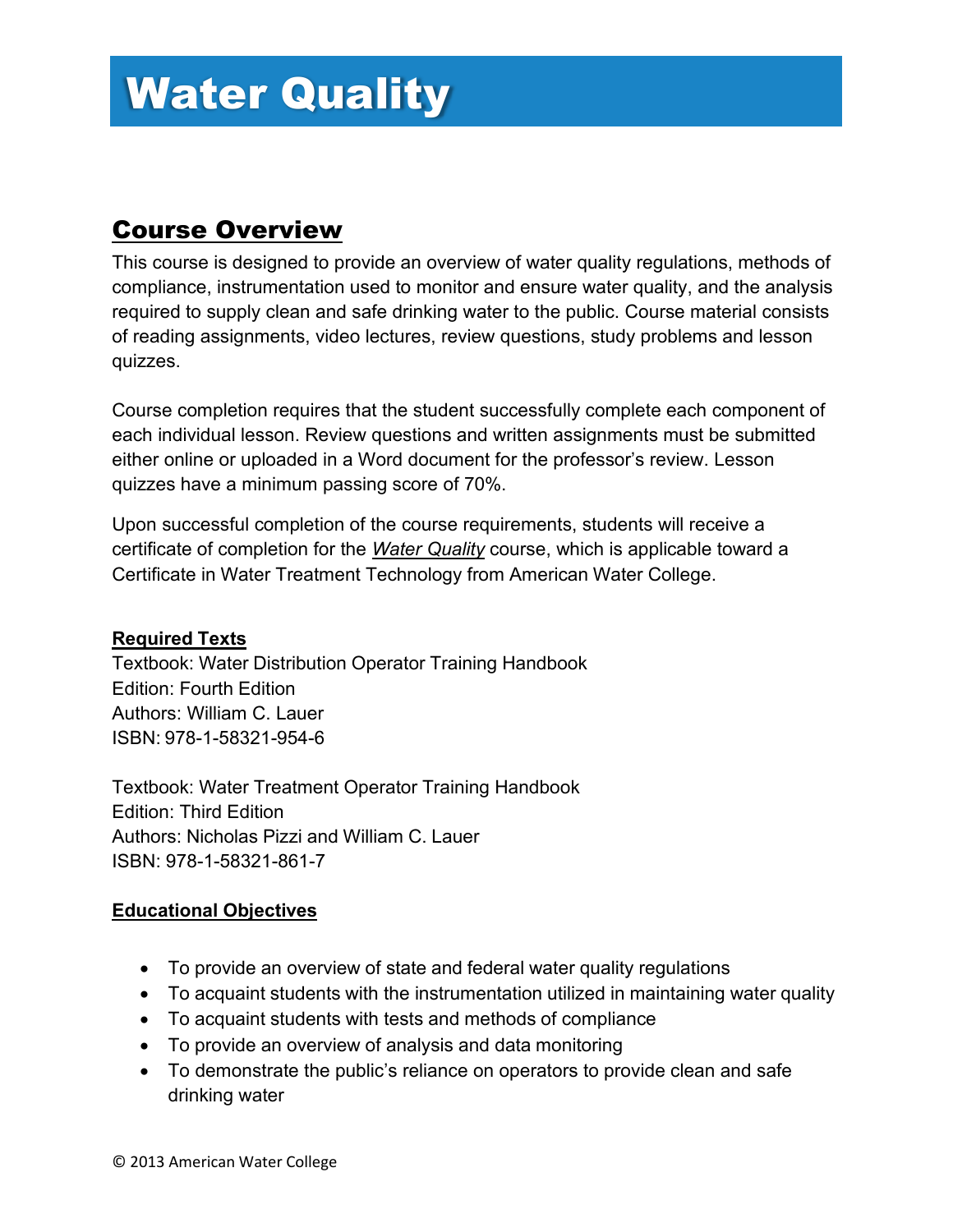## Applied Hydraulics

### Course Overview

This course is designed to acquaint students with the hydraulics involved in water treatment, storage and distribution, and the math that applies to hydraulic principles. Course material consists of reading assignments, video lectures, review questions, study problems and lesson quizzes.

Course completion requires that the student successfully complete each component of each individual lesson. Review questions and written assignments must be submitted either online or uploaded in a Word document for the professor's review. Lesson quizzes have a minimum passing score of 70%.

Upon successful completion of the course requirements, students will receive a certificate of completion for the *Applied Hydraulics* course, which is applicable toward a Certificate in Water Treatment Technology from American Water College.

### **Required Texts**

Textbook: *Basic Science Concepts and Applications*, Principles and Practices of Water Supply Operations series Edition: Fourth Edition Author: Nicholas G. Pizzi ISBN: 1-58321-778-9

- To provide students with an overview of density and specific gravity and the mathematical concepts that apply
- To provide students with an overview of pressure and force, and the mathematical concepts that apply
- To acquaint students with the principles of piezometric surface and hydraulic grade lines
- To acquaint students with head, head loss, and the mathematical applications that apply
- To acquaint students with pumps and calculating their efficiency
- To acquaint students with flow rate problems encountered in the water treatment and distribution process
- To acquaint students with thrust, thrust control, and the mathematical concepts that apply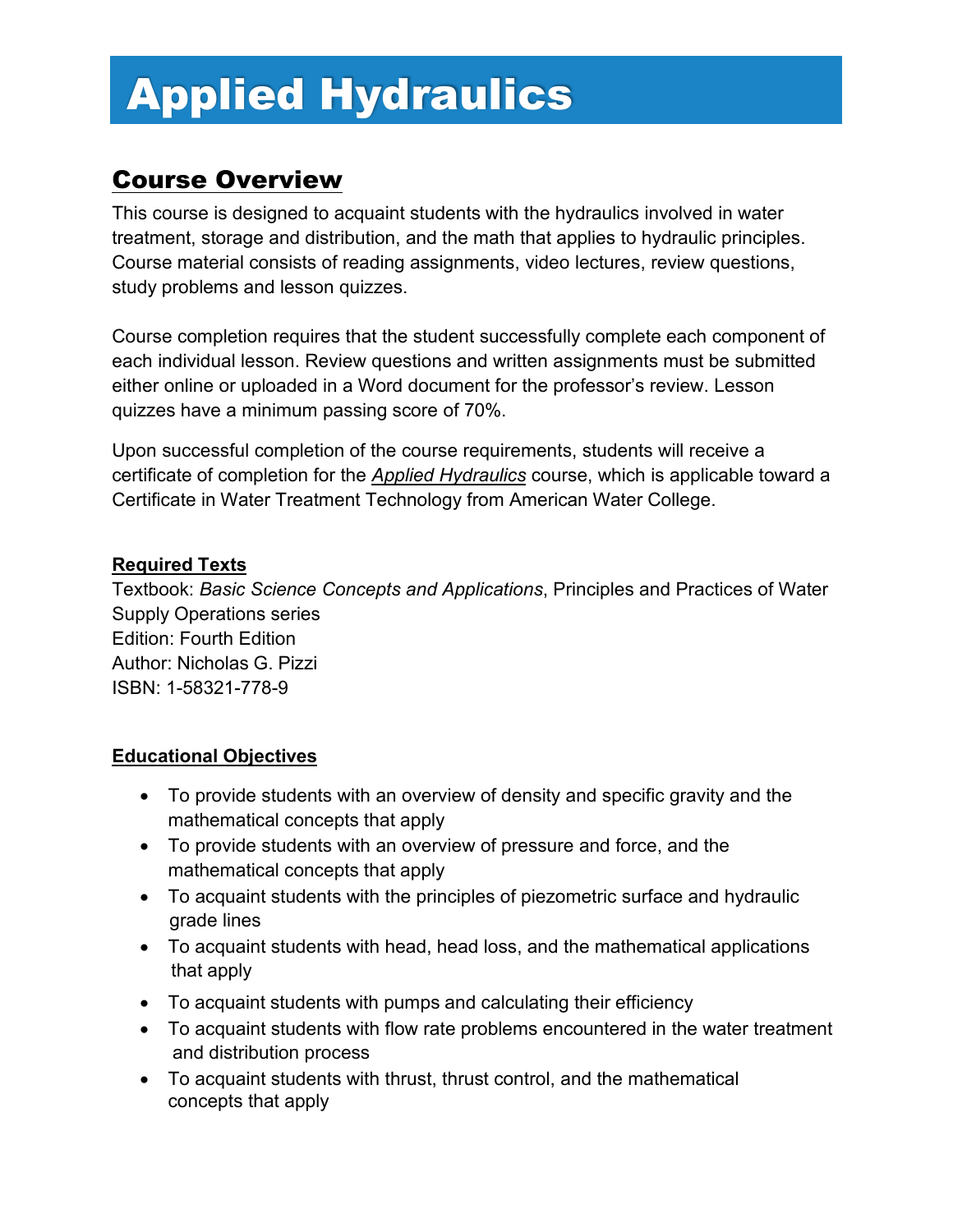## Electricity for the Water Industry

### Course Overview

This course is designed to acquaint students with the electric terms, measurements and equipment used in water treatment, storage and distribution. Course material consists of reading assignments, video lectures, review questions, study problems and lesson quizzes.

Course completion requires that the student successfully complete each component of each individual lesson. Review questions and written assignments must be submitted either online or uploaded in a Word document for the professor's review. Lesson quizzes have a minimum passing score of 70%.

Upon successful completion of the course requirements, students will receive a certificate of completion for the *Electricity for the Water Industry* course, which is applicable toward a Certificate in Water Treatment Technology from American Water College.

### **Required Texts**

Textbook: *Basic Science Concepts and Applications*, Principles and Practices of Water Supply Operations series Edition: Fourth Edition Author: Nicholas G. Pizzi ISBN: 1-58321-778-9

- To provide students with an overview of electricity, magnetism and electrical measurements used in the water industry
- To provide students with the proper electrical quantities and terms used in the water industry
- To demonstrate the functions and the applicable ratings of electrical equipment used in the water industry